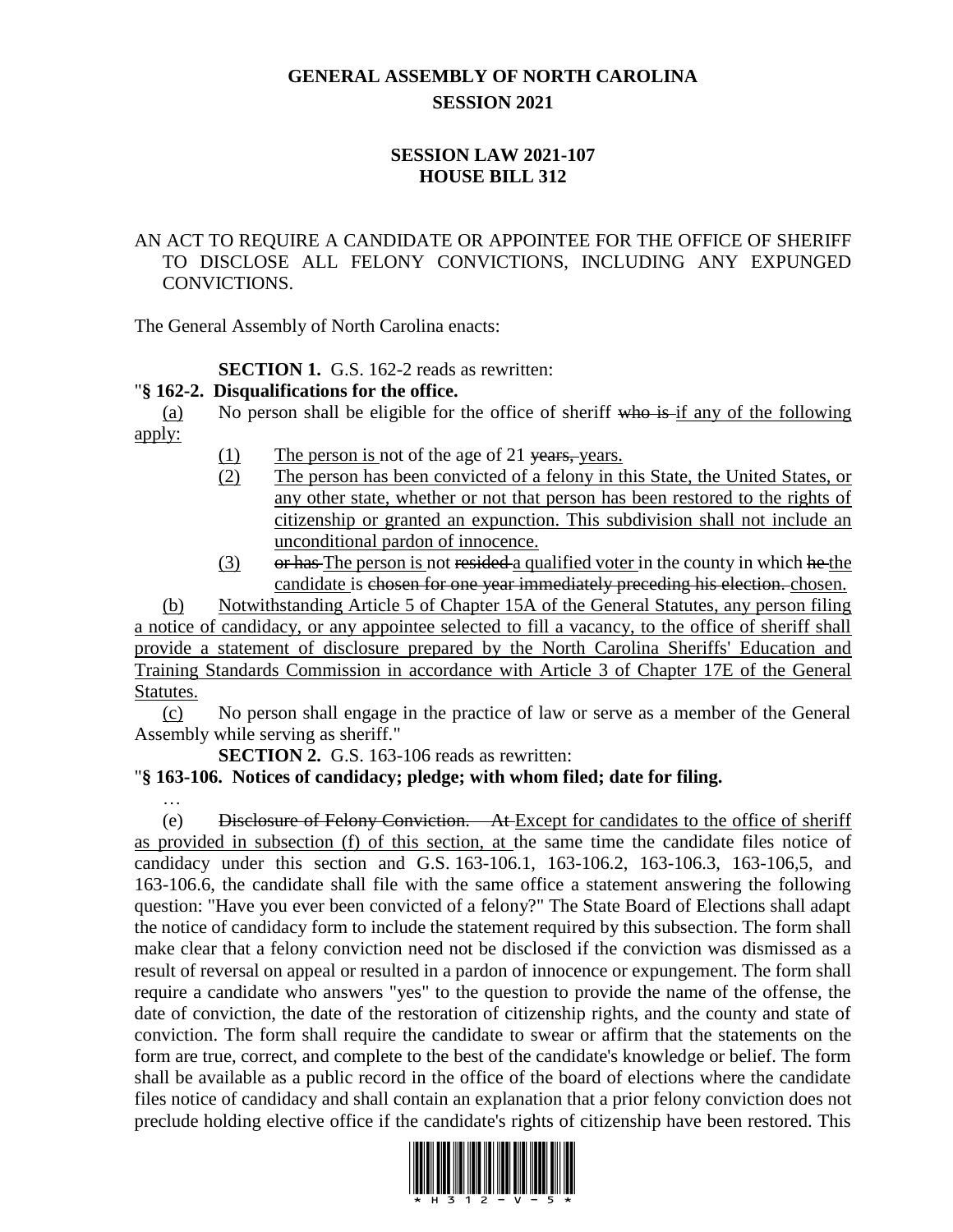subsection shall also apply to individuals who become candidates for election by the people under G.S. 163-114, 163-122, 163-123, 163-98, 115C-37, 130A-50, Article 24 of this Chapter, or any other statute or local act. Those individuals shall complete the question at the time the documents are filed initiating their candidacy. The State Board of Elections shall adapt those documents to include the statement required by this subsection. If an individual does not complete the statement required by this subsection, the board of elections accepting the filing shall notify the individual of the omission, and the individual shall have 48 hours after notice to complete the statement. If the individual does not complete the statement at the time of filing or within 48 hours after the notice, the individual's filing is not complete, the individual's name shall not appear on the ballot as a candidate, and votes for the that individual shall not be counted. It is a Class I felony to complete the form knowing that information as to felony conviction or restoration of citizenship is untrue. This subsection shall not apply to candidates required by G.S. 138A-22(f) to file Statements of Economic Interest.

(f) Every candidate to the office of sheriff, at the time of filing the notice of candidacy, shall file a valid disclosure statement prepared in accordance with G.S. 17E-20 verifying that the candidate has no prior felony convictions or expungements of felony convictions. If a candidate does not file such valid disclosure statement required by this subsection, that candidate's filing is not complete, the candidate's name shall not appear on the ballot as a candidate, and votes for that candidate shall not be counted in accordance with Section 2 of Article VII of the North Carolina Constitution."

**SECTION 3.(a)** G.S. 17E-1 through G.S. 17E-6 and G.S. 17E-10 are recodified as Article 1 of Chapter 17E of the General Statutes as follows:

# "Article 1.

### "General."

**SECTION 3.(b)** G.S. 17E-7 through G.S. 17E-19, with the exception of G.S. 17E-10, are recodified as Article 2 of Chapter 17E of the General Statutes as follows:

#### "Article 2.

#### "Justice Officers."

**SECTION 3.(c)** When recodifying pursuant to this section, the Revisor of Statutes may separate subsections of existing statutory sections into new sections and, when necessary to organize relevant law into its proper place in Chapter 17E of the General Statutes, as amended by this act, may rearrange sentences that currently appear within subsections. The Revisor may modify statutory citations throughout the General Statutes, as appropriate, and may modify any references to statutory divisions, such as "Chapter," "Subchapter," "Article," "Part," "section," and "subsection"; adjust the order of lists of multiple statutes to maintain statutory order; correct terms and conform names and titles changed by this act; and make conforming changes to catch lines and references to catch lines. The Revisor may also adjust subject and verb agreement and the placement of conjunctions. The Revisor shall consult with the North Carolina Sheriffs' Education and Training Standards Commission on this recodification.

**SECTION 4.** G.S. 17E-11, as recodified by Section 3 of this act, reads as rewritten: "**§ 17E-11. Application and construction of Chapter.Article.**

(a) Nothing in this Chapter Article shall apply to the sheriff elected by the people.

(b) Nothing in this Chapter Article shall be construed as modifying the character of a sheriff from an elective office, or as modifying the character of the office of deputy sheriff from an appointive office.

(c) If a justice officer, or a criminal justice officer as defined in G.S.  $17C-2(c)$ , becomes sheriff, the justice officer is not required to maintain certification for the period served as sheriff. The Commission shall reinstate certification upon the conclusion of the period of service as sheriff and in conformance with the rules of the Commission for the application for certification."

**SECTION 5.** Chapter 17E of the General Statutes is amended by adding a new Article to read:

Page 2 Session Law 2021-107 House Bill 312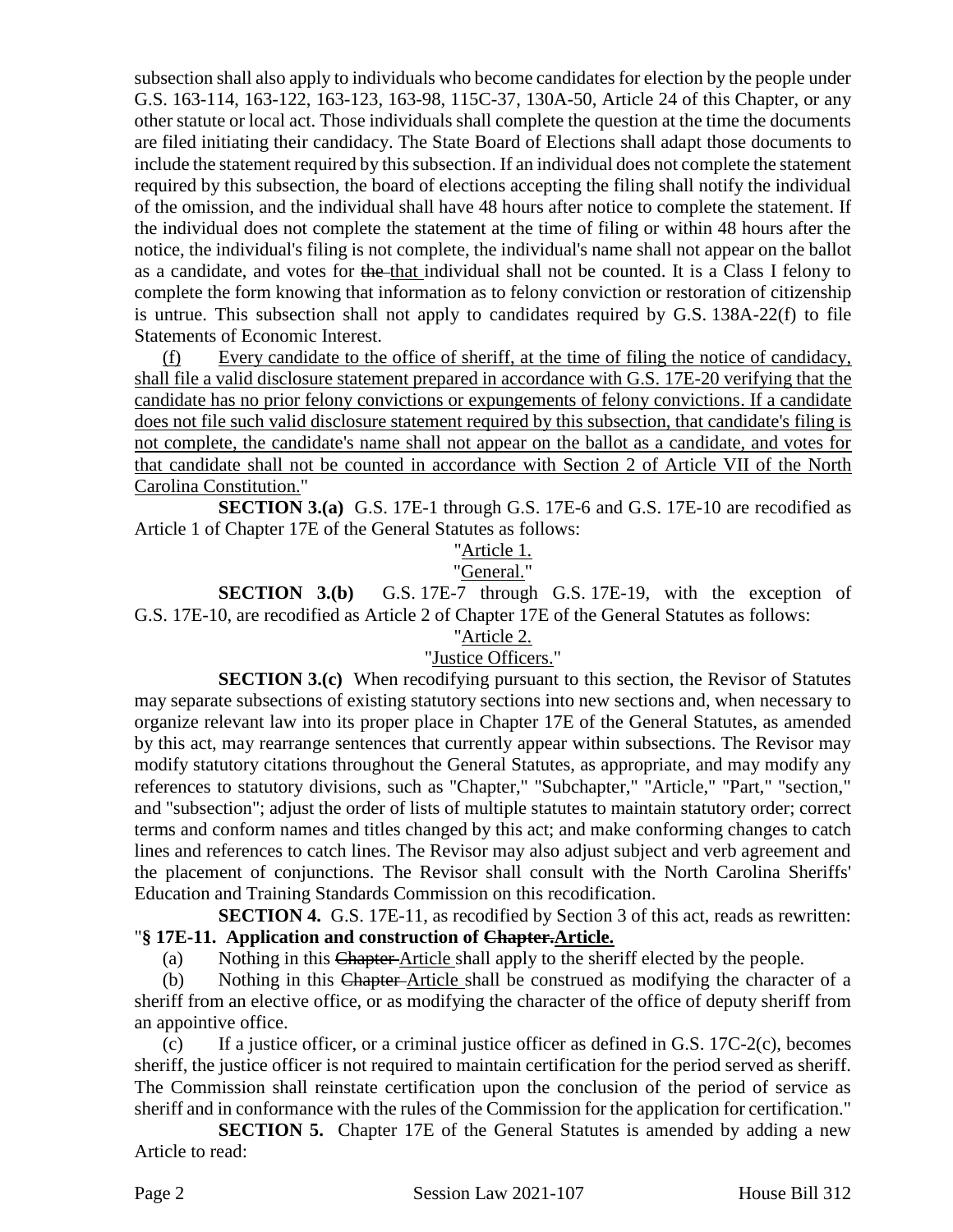# "Sheriffs.

# "**§ 17E-20. Disclosure of convictions and expungements for the office of sheriff.**

(a) Each individual filing, or intending to file, a notice of candidacy for election or any individual prior to appointment to fill a vacancy to the office of sheriff shall request the Commission to prepare a disclosure statement verifying that individual has no prior felony convictions or expungements of felony convictions. The individual shall provide such information as required by the Commission for the completion of the disclosure statement, including any evidence that the individual has been granted an unconditional pardon of innocence for a felony crime in this State, any other state, or the United States.

(b) Upon the request of an individual filing, or intending to file, a notice of candidacy for election as sheriff or any individual prior to appointment to fill a vacancy to the office of sheriff, the Commission shall prepare a disclosure statement verifying that the individual has no prior felony convictions or expungements for felony convictions. The disclosure statement shall be in a format as determined by the Commission but shall include at least all of the following:

- (1) Name of the individual.
- (2) Date the disclosure statement was prepared.
- (3) County of residence of the individual.
- (4) A statement that the individual has no prior felony convictions or expungements for felony convictions, if in fact the individual has no prior felony convictions or expungements for felony convictions.

(c) In preparing the disclosure statement, the Commission shall do at least all of the following:

- (1) Conduct a criminal history record check of State and national databases to determine if the individual has a record of a felony conviction.
- (2) Contact the Administrative Office of the Courts and request confirmation of whether or not the individual has previously received an expunction of a felony record.
- (3) Determine if the individual has ever been convicted of a felony in violation of Section 2 of Article VII of the North Carolina Constitution.

(d) Any request for a disclosure statement, any supporting documentation used in the preparation of any disclosure statement, and any disclosure statement prepared by the Commission in accordance with this section is confidential and not a public record under Chapter 132 of the General Statutes.

"**§§ 17E-21 through 17E-24.** Reserved for future codification purposes.

# "**§ 17E-25. Expunction records access.**

Notwithstanding G.S. 15A-145.4 or G.S. 15A-145.5, the Commission may gain access to an individual's felony conviction records, including those maintained by the Administrative Office of the Courts in its confidential files containing the names of persons granted expunctions for the purposes of this Article.

"**§§ 17E-26 through 17E-29.** Reserved for future codification purposes.

### "**§ 17E-30. Expiration of disclosure of convictions and expungements for the office of sheriff.**

Any disclosure statement prepared by the Commission shall be valid for the purpose of filing in accordance with G.S. 163-106, 162-5, or 162-5.1 for 90 days after issuance."

# **SECTION 6.** G.S. 15A-151(a) reads as rewritten:

"(a) The Administrative Office of the Courts shall maintain a confidential file for expungements containing the petitions granted under this Article and the names of those people for whom it received a notice under G.S. 15A-150. The information contained in the file may be disclosed only as follows: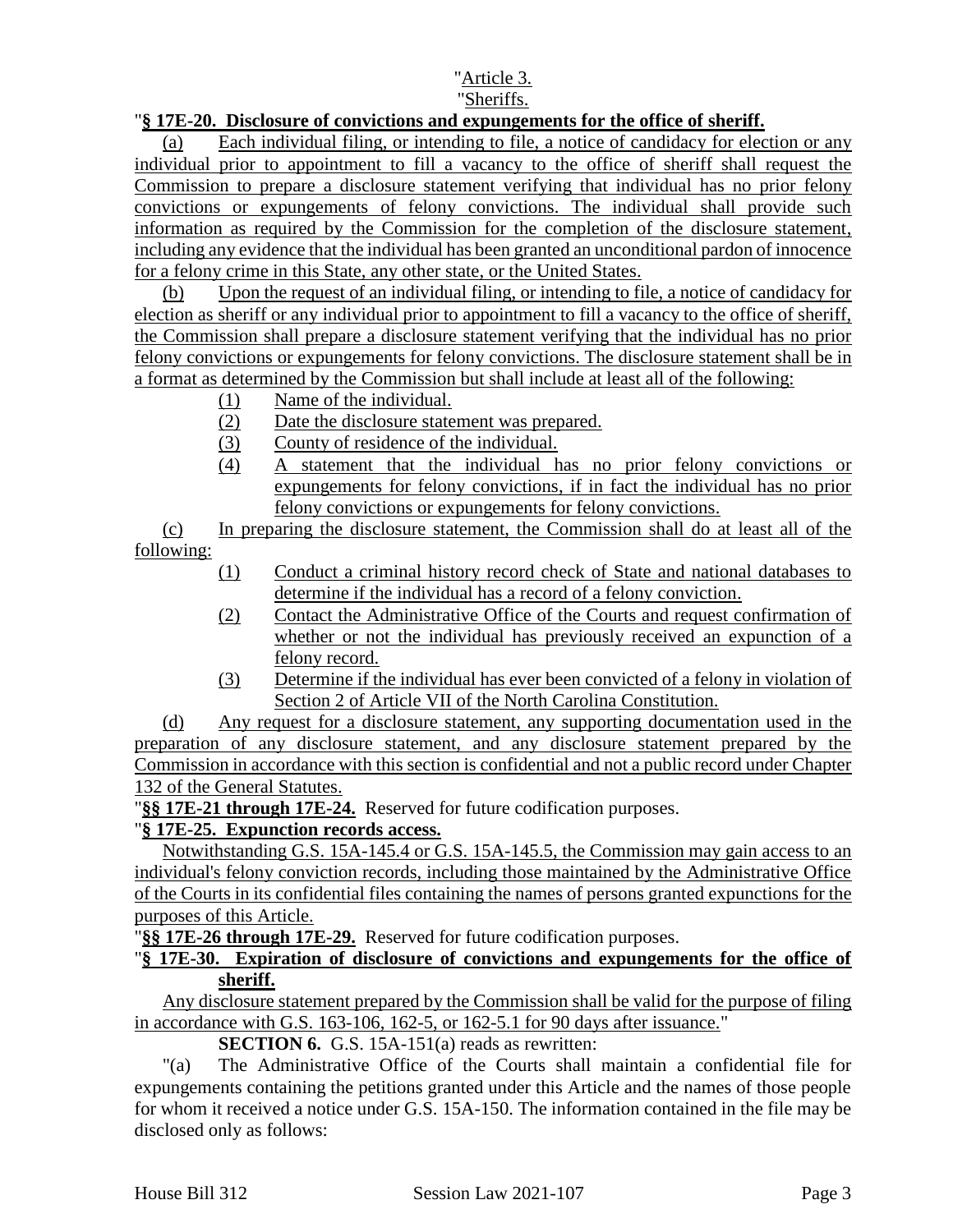- (1) Upon request of a judge of the General Court of Justice of North Carolina for the purpose of ascertaining whether a person charged with an offense has been previously granted a discharge or an expunction.
- (2) Upon request of a person requesting confirmation of the person's own discharge or expunction.
- (3) To the General Court of Justice of North Carolina in response to a subpoena or other court order issued pursuant to a civil action under G.S. 15A-152.
- (4) Upon request of State or local law enforcement, if the criminal record was expunged pursuant to G.S. 15A-145.4, 15A-145.5, or 15A-145.6 under this Chapter for employment purposes only.
- (5) Upon the request of the North Carolina Criminal Justice Education and Training Standards Commission, if the criminal record was expunged pursuant to G.S. 15A-145.4, 15A-145.5, or 15A-145.6 under this Chapter for certification purposes only.
- (6) Upon request of the North Carolina Sheriff's Standards Commission, if the criminal record was expunged pursuant to G.S. 15A-145.4, 15A-145.5, or 15A-145.6 under this Chapter for certification purposes only.
- (7) To the district attorney in accordance with G.S. 15A-151.5.
- (8) Upon request of the North Carolina Sheriffs' Education and Training Standards Commission, if the criminal record was expunged under this Chapter for purposes of preparing a disclosure statement in accordance with Article 3 of Chapter 17E of the General Statutes."

**SECTION 7.(a)** G.S. 15A-153 reads as rewritten:

# "**§ 15A-153. Effect of expunction; prohibited practices by employers, educational institutions, agencies of State and local governments.**

…

(e) [Exceptions. –] The provisions of subsection (d) of this section do not apply to any applicant or licensee seeking or holding any certification issued by the North Carolina Criminal Justice Education and Training Standards Commission pursuant to Article 1 of Chapter 17C of the General Statutes or the North Carolina Sheriffs Education and Training Standards Commission pursuant to Article 2 of Chapter 17E of the General Statutes:

- (1) Convictions expunged pursuant to G.S. 15A-145.4. Persons pursuing certification under the provisions of Article 1 of Chapter 17C or Article 2 of Chapter 17E of the General Statutes shall disclose any and all felony convictions to the certifying Commission regardless of whether or not the felony convictions were expunged pursuant to the provisions of G.S. 15A-145.4.
- (2) Convictions expunged pursuant to G.S. 15A-145.5. Persons pursuing certification under the provisions of Article 1 of Chapter 17C or Article 2 of Chapter 17E of the General Statutes shall disclose any and all convictions to the certifying Commission regardless of whether or not the convictions were expunged pursuant to the provisions of G.S. 15A-145.5.

(e1) The provisions of subsection (d) of this section do not apply to any individual requesting a disclosure statement be prepared by the North Carolina Sheriffs' Education and Training Standards Commission pursuant to Article 3 of Chapter 17E of the General Statutes. …."

**SECTION 7.(b)** G.S. 15A-145.4 reads as rewritten:

# "**§ 15A-145.4. Expunction of records for first offenders who are under 18 years of age at the time of the commission of a nonviolent felony.**

…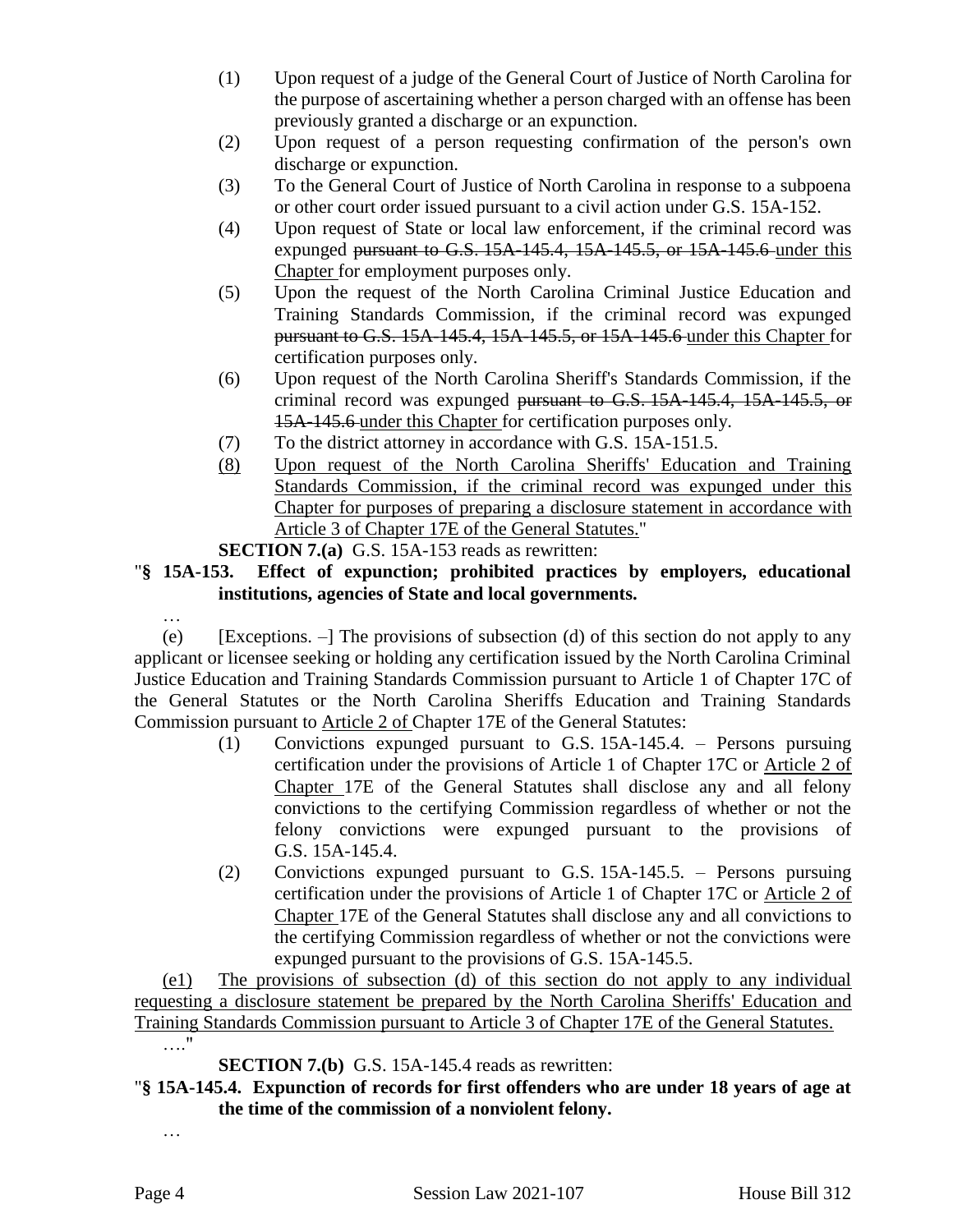(f) No person as to whom an order has been entered pursuant to subsection (e) of this section shall be held thereafter under any provision of any laws to be guilty of perjury or otherwise giving a false statement by reason of that person's failure to recite or acknowledge the arrest, indictment, information, trial, or conviction. Persons pursuing certification under the provisions of Article 1 of Chapter 17C or 17E of the General Statutes, however, shall disclose any and all felony convictions to the certifying Commission regardless of whether or not the felony convictions were expunged pursuant to the provisions of this section. This subsection shall not apply to a sentencing hearing when the person has been convicted of a subsequent criminal offense.

(f1) Persons required by State law to obtain a criminal history record check on a prospective employee shall not be deemed to have knowledge of any convictions expunged under this section.

(f2) Persons pursuing certification under the provisions of Article 1 of Chapter 17C or Article 2 of Chapter 17E of the General Statutes, however, shall disclose any and all felony convictions to the certifying Commission regardless of whether or not the felony convictions were expunged pursuant to the provisions of this section.

(f3) Persons requesting a disclosure statement be prepared by the North Carolina Sheriffs' Education and Training Standards Commission pursuant to Article 3 of Chapter 17E of the General Statutes, however, shall disclose any and all felony convictions to the North Carolina Sheriffs' Education and Training Standards Commission regardless of whether or not the felony convictions were expunged pursuant to the provisions of this section.

…."

**SECTION 7.(c)** G.S. 15A-145.5 reads as rewritten:

#### "**§ 15A-145.5. Expunction of certain misdemeanors and felonies; no age limitation.**

…

(d1) Persons pursuing certification under the provisions of Article 1 of Chapter 17C or Article 2 of Chapter 17E of the General Statutes, however, shall disclose any and all convictions to the certifying Commission, regardless of whether or not the convictions were expunged pursuant to the provisions of this section.

(d2) Persons requesting a disclosure statement be prepared by the North Carolina Sheriffs' Education and Training Standards Commission pursuant to Article 3 of Chapter 17E of the General Statutes, however, shall disclose any and all felony convictions to the North Carolina Sheriffs' Education and Training Standards Commission regardless of whether or not the felony convictions were expunged pursuant to the provisions of this section.

(d3) Persons required by State law to obtain a criminal history record check on a prospective employee shall not be deemed to have knowledge of any convictions expunged under this section.

…."

…

#### **SECTION 7.(d)** G.S. 15A-145.6 reads as rewritten:

#### "**§ 15A-145.6. Expunctions for certain defendants convicted of prostitution.**

(g1) Persons pursuing certification under the provisions of Article 1 of Chapter 17C or Article 2 of Chapter 17E of the General Statutes, however, shall disclose any and all prostitution convictions to the certifying Commission regardless of whether or not the prostitution convictions were expunged pursuant to the provisions of this section.

(g2) Persons requesting a disclosure statement be prepared by the North Carolina Sheriffs' Education and Training Standards Commission pursuant to Article 3 of Chapter 17E of the General Statutes, however, shall disclose any and all felony convictions to the North Carolina Sheriffs' Education and Training Standards Commission regardless of whether or not the felony convictions were expunged pursuant to the provisions of this section.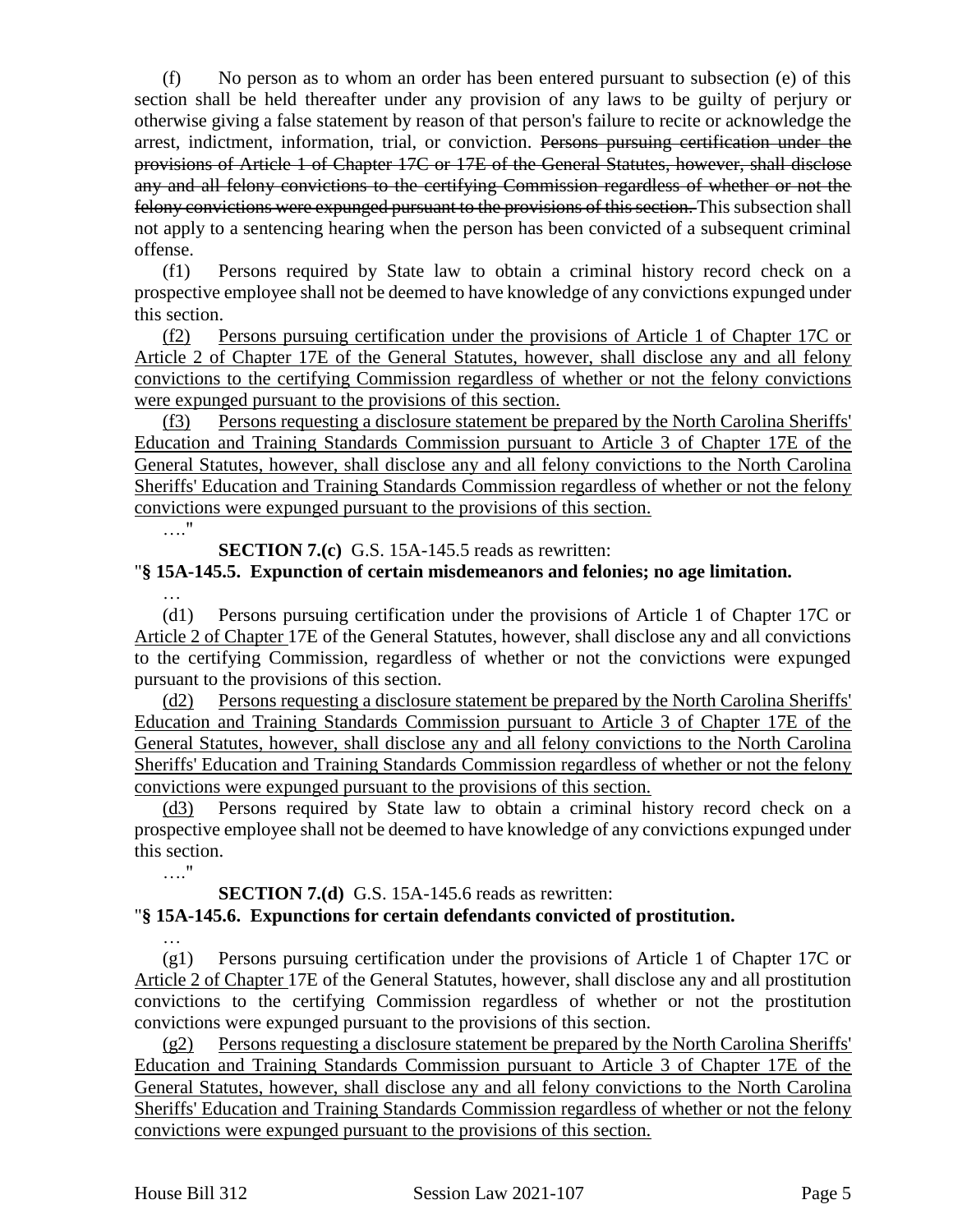(g3) Persons required by State law to obtain a criminal history record check on a prospective employee shall not be deemed to have knowledge of any convictions expunged under this section.

…."

#### **SECTION 8.(a)** G.S. 162-5 reads as rewritten:

### "**§ 162-5. Vacancy filled; duties performed by coroner or chief deputy.**

(a) If any vacancy occurs in the office of sheriff, the coroner of the county shall execute all process directed to the sheriff until the first meeting of the board of county commissioners next succeeding such vacancy, when the board of county commissioners shall elect-appoint a sheriff to supply the vacancy for the residue of the term, who shall possess the same qualifications, enter into the same bond, and be subject to removal, as the sheriff regularly elected.

(b) If the board of county commissioners should fail to fill such vacancy, the coroner shall continue to discharge the duties of sheriff until it shall be filled. In those counties where the office of coroner has been abolished, the chief deputy sheriff, or if there is no chief deputy, then the senior deputy in years of service, shall perform all the duties of the sheriff until the board of county commissioners appoint some person to fill the unexpired term. In all counties the regular deputy sheriffs shall, during the interim of the vacancy, continue to perform their duties with full authority.

(c) The board of county commissioners shall not make any appointment under this section without first being presented with a valid disclosure statement of no felony convictions or expungements, issued within 90 days prior to the appointment, prepared by the North Carolina Sheriffs' Education and Training Standards Commission pursuant to Article 3 of Chapter 17E of the General Statutes with respect to the individual being appointed."

**SECTION 8.(b)** G.S. 162-5.1, as amended by S.L. 2019-5, reads as rewritten:

"**§ 162-5.1. Vacancy filled in certain counties; duties performed by coroner or chief deputy.** (a) If any vacancy occurs in the office of sheriff, the coroner of the county shall execute all process directed to the sheriff until the board of county commissioners shall elect appoint a sheriff to supply the vacancy for the residue of the term, who shall possess the same qualifications, enter into the same bond, and be subject to removal, as the sheriff regularly elected.

(b) If the sheriff were elected as a nominee of a political party, the board of county commissioners shall consult the county executive committee of that political party before filling the vacancy, and shall elect appoint the person recommended by the county executive committee of that party, if the party makes a recommendation within 30 days of the occurrence of the vacancy.

(c) If the board should fail to fill such vacancy, the coroner shall continue to discharge the duties of sheriff until it shall be filled. In those counties where the office of coroner has been abolished, the chief deputy sheriff, or if there is no chief deputy, then the senior deputy in years of service, shall perform all the duties of the sheriff until the board of county commissioners appoint some person to fill the unexpired term. In all counties the regular deputy sheriffs shall, during the interim of the vacancy, continue to perform their duties with full authority.

(d) The board of county commissioners shall not make any appointment under this section without first being presented with a valid disclosure statement of no felony convictions or expungements, issued within 90 days prior to the appointment, prepared by the North Carolina Sheriffs' Education and Training Standards Commission pursuant to Article 3 of Chapter 17E of the General Statutes with respect to the individual being appointed.

(e) This section shall apply only in the following counties: Alamance, Alleghany, Avery, Beaufort, Brunswick, Buncombe, Cabarrus, Caldwell, Carteret, Cherokee, Clay, Cleveland, Davidson, Davie, Edgecombe, Forsyth, Gaston, Graham, Guilford, Haywood, Henderson, Hyde, Jackson, Lee, Lincoln, Madison, McDowell, Mecklenburg, Moore, New Hanover, Onslow,